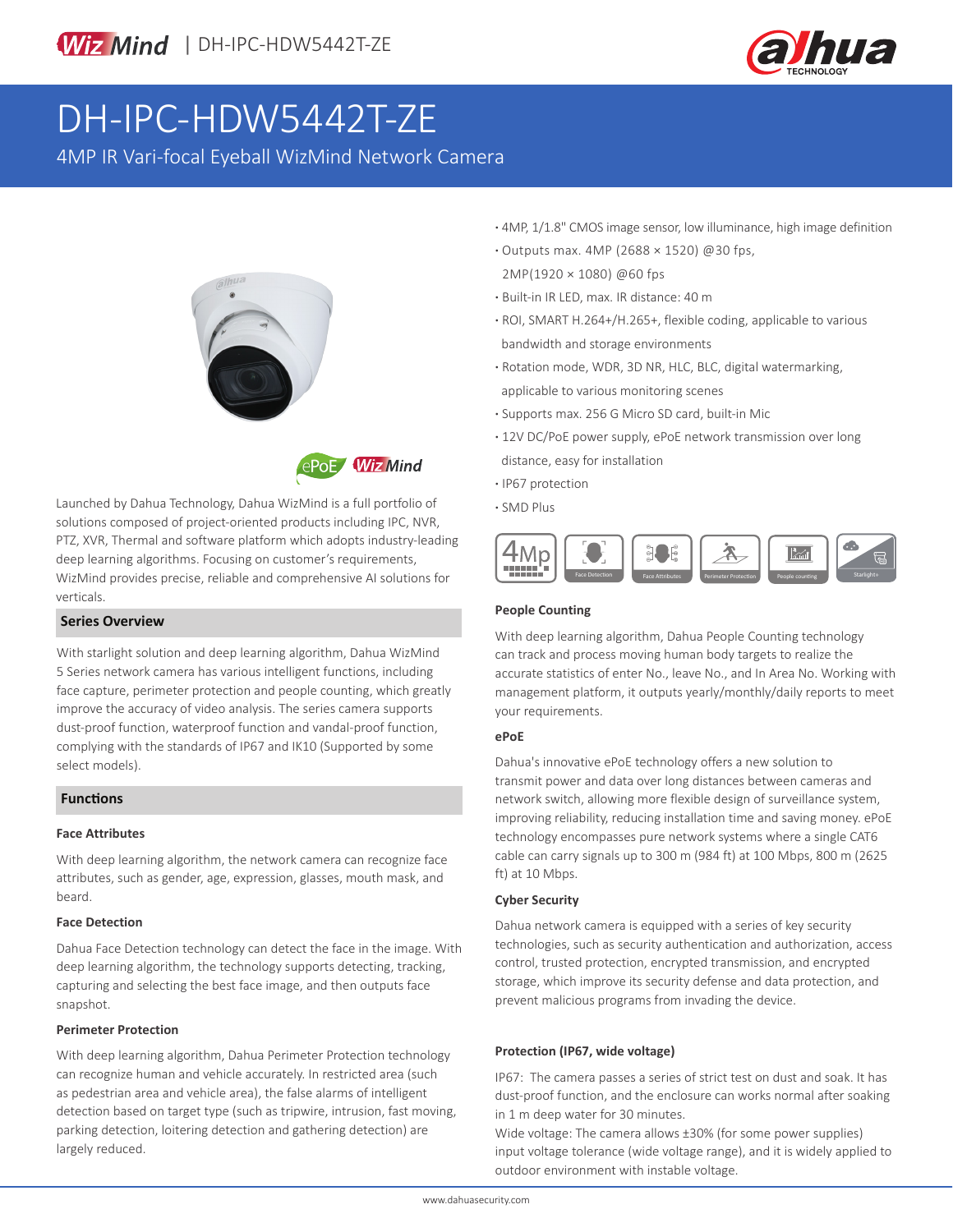# Wiz Mind | DH-IPC-HDW5442T-ZE

# **Technical Specification**

# Camera

| Image Sensor                 |      | 1/1.8" CMOS                                                                             |                       |                   |                             |
|------------------------------|------|-----------------------------------------------------------------------------------------|-----------------------|-------------------|-----------------------------|
| Max. Resolution              |      | 2688 (H) × 1520 (V)                                                                     |                       |                   |                             |
| <b>ROM</b>                   |      | 128 MB                                                                                  |                       |                   |                             |
| <b>RAM</b>                   |      | 1GB                                                                                     |                       |                   |                             |
| Scanning System              |      | Progressive                                                                             |                       |                   |                             |
| Electronic Shutter Speed     |      | Auto/Manual 1/3 s-1/100,000 s                                                           |                       |                   |                             |
| Min. Illumination            |      | 0.003 Lux@F1.8 (Color, 30IRE)<br>0.0003 Lux@F1.8 (B/W, 30IRE)<br>0 Lux (Illuminator on) |                       |                   |                             |
| S/N Ratio                    |      | $>56$ dB                                                                                |                       |                   |                             |
| <b>Illumination Distance</b> |      | 40 m (131.2 ft) (IR LED)                                                                |                       |                   |                             |
| Illuminator On/Off Control   |      | Auto/Manual                                                                             |                       |                   |                             |
| <b>Illuminator Number</b>    |      | $2$ (IR LED)                                                                            |                       |                   |                             |
| Pan/Tilt/Rotation Range      |      | Pan: 0°-360°<br>Tilt: 0°-78°<br>Rotation: 0°-360°                                       |                       |                   |                             |
| Lens                         |      |                                                                                         |                       |                   |                             |
| Lens Type                    |      | Motorized vari-focal                                                                    |                       |                   |                             |
| Mount Type                   |      | $\phi$ 14                                                                               |                       |                   |                             |
| Focal Length                 |      | 2.7 mm-12 mm                                                                            |                       |                   |                             |
| Max. Aperture                |      | F1.8                                                                                    |                       |                   |                             |
| Field of View                |      | Horizontal: 114°-47°<br>Vertical: 62°-26°<br>Diagonal: 136°-54°                         |                       |                   |                             |
| Iris Type                    |      | Auto                                                                                    |                       |                   |                             |
| Close Focus Distance         |      | 1.2 m (3.9 ft)                                                                          |                       |                   |                             |
|                              | Lens | Detect                                                                                  | Observe               | Recognize         | Identify                    |
| <b>DORI</b><br>Distance      | W    | 58 m<br>(190.3 ft)                                                                      | 23 m<br>(75.5 ft)     | 12 m<br>(39.4 ft) | 6 m<br>(19.7 ft)            |
|                              | T    | 131 m<br>(429.8 ft)                                                                     | 52 m<br>$(170.6)$ ft) | 26 m<br>(85.3 ft) | 13 m<br>$(42.7 \text{ ft})$ |

#### Smart Event

| <b>IVS</b> | Abandoned object; missing object |
|------------|----------------------------------|
| Heat Map   | Yes                              |

# Professional, intelligent

| IVS (Perimeter Protection) | Tripwire; intrusion; fast moving (the three functions<br>support the classification and accurate detection<br>of vehicle and human); loitering detection; people<br>gathering; parking detection                                                                                                                                                                                                                                                                                                          |
|----------------------------|-----------------------------------------------------------------------------------------------------------------------------------------------------------------------------------------------------------------------------------------------------------------------------------------------------------------------------------------------------------------------------------------------------------------------------------------------------------------------------------------------------------|
| Face Detection             | Face detection; track; optimization; snapshot;<br>report high quality picture; face enhancement; face<br>exposure; face attribute extract, 6 attributes and<br>8 expressions: Gender, age, glasses, expressions<br>(anger, calm, happiness, sadness, disgust, surprise,<br>confusion and fear), mask, beard; face matting<br>setting: face, single inch photo; three snapshot<br>methods: real-time snapshot, optimization snapshot,<br>quality priority; face angle filter; optimization time<br>setting |

| People Counting                         | Support the counting of enter number, leave<br>number, and pass number, and displaying and<br>outputting yearly/monthly/daily reports.<br>Support the counting of number in area, and 4 rules<br>configuration. Count number of people or stay time<br>and link alarm.<br>Support queue management, and 4 rules<br>configuration. Count number of people or stay time<br>and link alarm |  |  |
|-----------------------------------------|-----------------------------------------------------------------------------------------------------------------------------------------------------------------------------------------------------------------------------------------------------------------------------------------------------------------------------------------------------------------------------------------|--|--|
| Intelligent Search                      | Work together with Smart NVR to perform refine<br>intelligent search, event extraction and merging to<br>event videos                                                                                                                                                                                                                                                                   |  |  |
| Video                                   |                                                                                                                                                                                                                                                                                                                                                                                         |  |  |
| Video Compression                       | H.265; H.264; H.264H; H.264B; MJPEG (only<br>supported by the sub stream)                                                                                                                                                                                                                                                                                                               |  |  |
| Smart Codec                             | Smart H265+/H264+                                                                                                                                                                                                                                                                                                                                                                       |  |  |
| Video Frame Rate                        | Main stream: $2688 \times 1520$ (1 fps-25/30 fps)<br>1920 × 1080 (1 fps-50/60 fps)<br>Sub stream: D1 (1 fps-50/60 fps)<br>Third stream: 1080p (1 fps-25/30 fps)<br>*The values above are the max, frame rates of each<br>stream; for multiple streams, the values will be<br>subjected to the total encoding capacity.                                                                  |  |  |
| Stream Capability                       | 3 streams                                                                                                                                                                                                                                                                                                                                                                               |  |  |
| Resolution                              | 2688 × 1520; 2560 × 1440; 2304 × 1296; 1080p<br>(1920 × 1080); 1.3M (1280 × 960); 720p (1280 ×<br>720); D1 (704 × 576/704 × 480); VGA (640 × 480);<br>CIF (352 $\times$ 288/352 $\times$ 240)                                                                                                                                                                                           |  |  |
| Bit Rate Control                        | CBR/VBR                                                                                                                                                                                                                                                                                                                                                                                 |  |  |
| Video Bit Rate                          | H.264: 32 kbps-8192 kbps<br>H.265: 19 kbps-8192 kbps                                                                                                                                                                                                                                                                                                                                    |  |  |
| Day/Night                               | Auto (ICR)/Color/B/W                                                                                                                                                                                                                                                                                                                                                                    |  |  |
| BLC                                     | Yes                                                                                                                                                                                                                                                                                                                                                                                     |  |  |
| HLC                                     | Yes                                                                                                                                                                                                                                                                                                                                                                                     |  |  |
| WDR                                     | 140 dB                                                                                                                                                                                                                                                                                                                                                                                  |  |  |
| Scene Self-adaptation (SSA)             | Yes                                                                                                                                                                                                                                                                                                                                                                                     |  |  |
| White Balance                           | Auto/natural/street lamp/outdoor/manual/regional<br>custom                                                                                                                                                                                                                                                                                                                              |  |  |
| Gain Control                            | Auto/Manual                                                                                                                                                                                                                                                                                                                                                                             |  |  |
| Noise Reduction                         | 3D NR                                                                                                                                                                                                                                                                                                                                                                                   |  |  |
| Motion Detection                        | OFF/ON (4 areas, rectangular)                                                                                                                                                                                                                                                                                                                                                           |  |  |
| Region of Interest (RoI)                | Yes (4 areas)                                                                                                                                                                                                                                                                                                                                                                           |  |  |
| Electronic Image<br>Stabilization (EIS) | Yes                                                                                                                                                                                                                                                                                                                                                                                     |  |  |
| Smart Illumination                      | Yes                                                                                                                                                                                                                                                                                                                                                                                     |  |  |
| Defog                                   | Yes                                                                                                                                                                                                                                                                                                                                                                                     |  |  |
| Image Rotation                          | 0°/90°/180°/270° (Support with 2688 × 1520<br>resolution and lower)                                                                                                                                                                                                                                                                                                                     |  |  |
| Mirror                                  | Yes                                                                                                                                                                                                                                                                                                                                                                                     |  |  |
| Privacy Masking                         | 4 areas                                                                                                                                                                                                                                                                                                                                                                                 |  |  |
| Audio                                   |                                                                                                                                                                                                                                                                                                                                                                                         |  |  |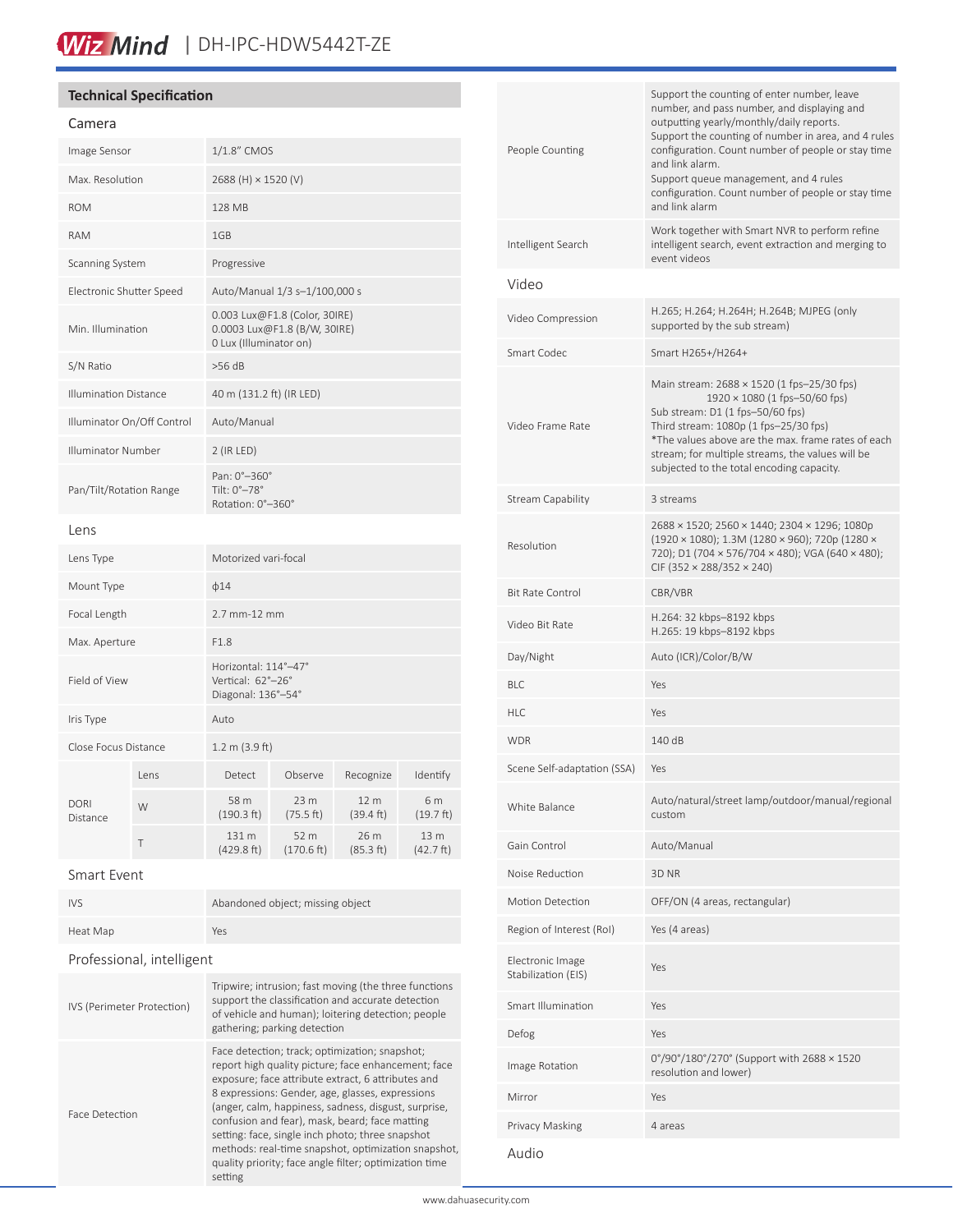# Wiz Mind | DH-IPC-HDW5442T-ZE

| <b>Built-in MIC</b>         | Yes                                                                                                                                                                                                                                                                                                                                                                                                                                                                                    |
|-----------------------------|----------------------------------------------------------------------------------------------------------------------------------------------------------------------------------------------------------------------------------------------------------------------------------------------------------------------------------------------------------------------------------------------------------------------------------------------------------------------------------------|
| Audio Compression           | PCM; G.711a; G.711Mu; G.726; G.723                                                                                                                                                                                                                                                                                                                                                                                                                                                     |
| Alarm                       |                                                                                                                                                                                                                                                                                                                                                                                                                                                                                        |
| Alarm Fvent                 | No SD card; SD card full; SD card error; network<br>disconnection; IP conflict; illegal access; motion<br>detection; video tampering; defocus detection;<br>scene changing; tripwire; intrusion; abandoned<br>object; missing object; fast moving; parking<br>detection; loitering detection; people gathering;<br>audio detection; people counting; face detection;<br>voltage detection; people counting in area; stay<br>alarm; people No. exception detection, queue<br>management |
| Network                     |                                                                                                                                                                                                                                                                                                                                                                                                                                                                                        |
| Network                     | RJ-45 (10/100 Base-T)                                                                                                                                                                                                                                                                                                                                                                                                                                                                  |
| SDK and API                 | Yes                                                                                                                                                                                                                                                                                                                                                                                                                                                                                    |
| Cyber Security              | Video encryption; firmware encryption; configuration<br>encryption; Digest; WSSE; account lockout; security<br>logs; IP/MAC filtering; generation and importing of<br>X.509 certification; syslog; HTTPS; 802.1x; trusted<br>boot; trusted execution; trusted upgrade                                                                                                                                                                                                                  |
| Protocol                    | IPv4; IPv6; HTTP; TCP; UDP; ARP; RTP; RTSP; RTCP;<br>RTMP; SMTP; FTP; SFTP; DHCP; DNS; DDNS; QoS;<br>UPnP; NTP; Multicast; ICMP; IGMP; NFS; SAMBA;<br>PPPoE; SNMP                                                                                                                                                                                                                                                                                                                      |
| Interoperability            | ONVIF (Profile S/Profile G/Profile T); CGI; Milestone;<br>Genetec; P2P                                                                                                                                                                                                                                                                                                                                                                                                                 |
| User/Host                   | 20 (Total bandwidth: 80 M)                                                                                                                                                                                                                                                                                                                                                                                                                                                             |
| Storage                     | FTP; SFTP; Micro SD Card (support max. 256 G); NAS                                                                                                                                                                                                                                                                                                                                                                                                                                     |
| <b>Browser</b>              | IE: IE8 and later<br>Chrome<br>Firefox<br>Safari: Safari 12 and later                                                                                                                                                                                                                                                                                                                                                                                                                  |
| Management Software         | Smart PSS, DSS, DMSS                                                                                                                                                                                                                                                                                                                                                                                                                                                                   |
| Mobile Phone                | IOS; Android                                                                                                                                                                                                                                                                                                                                                                                                                                                                           |
| Certification               |                                                                                                                                                                                                                                                                                                                                                                                                                                                                                        |
| Certification               | CE-LVD: EN62368-1<br>CE-EMC: Electromagnetic Compatibility Directive<br>2014/30/EU<br>FCC: 47 CFR FCC Part 15, Subpart B<br>UL/CUL: UL60950-1 CAN/CSA C22.2 No.60950-1-07                                                                                                                                                                                                                                                                                                              |
| Power                       |                                                                                                                                                                                                                                                                                                                                                                                                                                                                                        |
| Power Supply                | 12V DC (±30%)/PoE (802.3af)/ePoE                                                                                                                                                                                                                                                                                                                                                                                                                                                       |
| Power Consumption           | Basic power consumption: 1.9W (12V DC); 2.2W<br>(PoE)<br>Max. power consumption (max. stream): 6W (12V<br>DC); 6.9W (PoE)                                                                                                                                                                                                                                                                                                                                                              |
| Environment                 |                                                                                                                                                                                                                                                                                                                                                                                                                                                                                        |
| <b>Operating Conditions</b> | –30°C to +60°C (–22°F to +140°F)/Less than 95% RH                                                                                                                                                                                                                                                                                                                                                                                                                                      |
| <b>Strorage Conditions</b>  | $-40^{\circ}$ C to +60°C (-40°F to +140°F)                                                                                                                                                                                                                                                                                                                                                                                                                                             |
| Protection Grade            | <b>IP67</b>                                                                                                                                                                                                                                                                                                                                                                                                                                                                            |

# Structure

| Casing       | Inner core: Metal<br>Cover: Metal<br>Decoration ring: Plastic Decoration ring |
|--------------|-------------------------------------------------------------------------------|
| Dimensions   | $\Phi$ 122.0 mm × 108.3 mm ( $\Phi$ 4.8" × 4.3")                              |
| Net Weight   | 740 g (1.6 lb)                                                                |
| Gross Weight | 910 g (2.0 lb)                                                                |

# **Ordering Information**

| <b>Type</b>               | Model                     | Description                                               |
|---------------------------|---------------------------|-----------------------------------------------------------|
|                           | DH-IPC-<br>HDW5442TP-7F   | 4MP IR Vari-focal Eyeball WizMind<br>Network Camera, PAL  |
|                           | $DH-IPC-$<br>HDW5442TN-7F | 4MP IR Vari-focal Eyeball WizMind<br>Network Camera, NTSC |
| 4MP Camera                | IPC-HDW5442TP-7F          | 4MP IR Vari-focal Eyeball WizMind<br>Network Camera, PAL  |
|                           | IPC-HDW5442TN-ZF          | 4MP IR Vari-focal Eyeball WizMind<br>Network Camera, NTSC |
|                           | PFA130-F                  | Junction Box                                              |
|                           | PFB203W                   | Wall Mount                                                |
|                           | <b>PFA106</b>             | Mount Adapter                                             |
|                           | PFB220C                   | <b>Ceiling Mount</b>                                      |
| Accessories<br>(Optional) | <b>PFA152-F</b>           | Pole Mount                                                |
|                           | <b>PFM321D</b>            | DC12V1A Power Adapter                                     |
|                           | LR1002                    | ePoF Over Coax Converter                                  |
|                           | <b>PFM900-F</b>           | Integrated Mount Tester                                   |
|                           | <b>PFM114</b>             | TLC SD Card                                               |